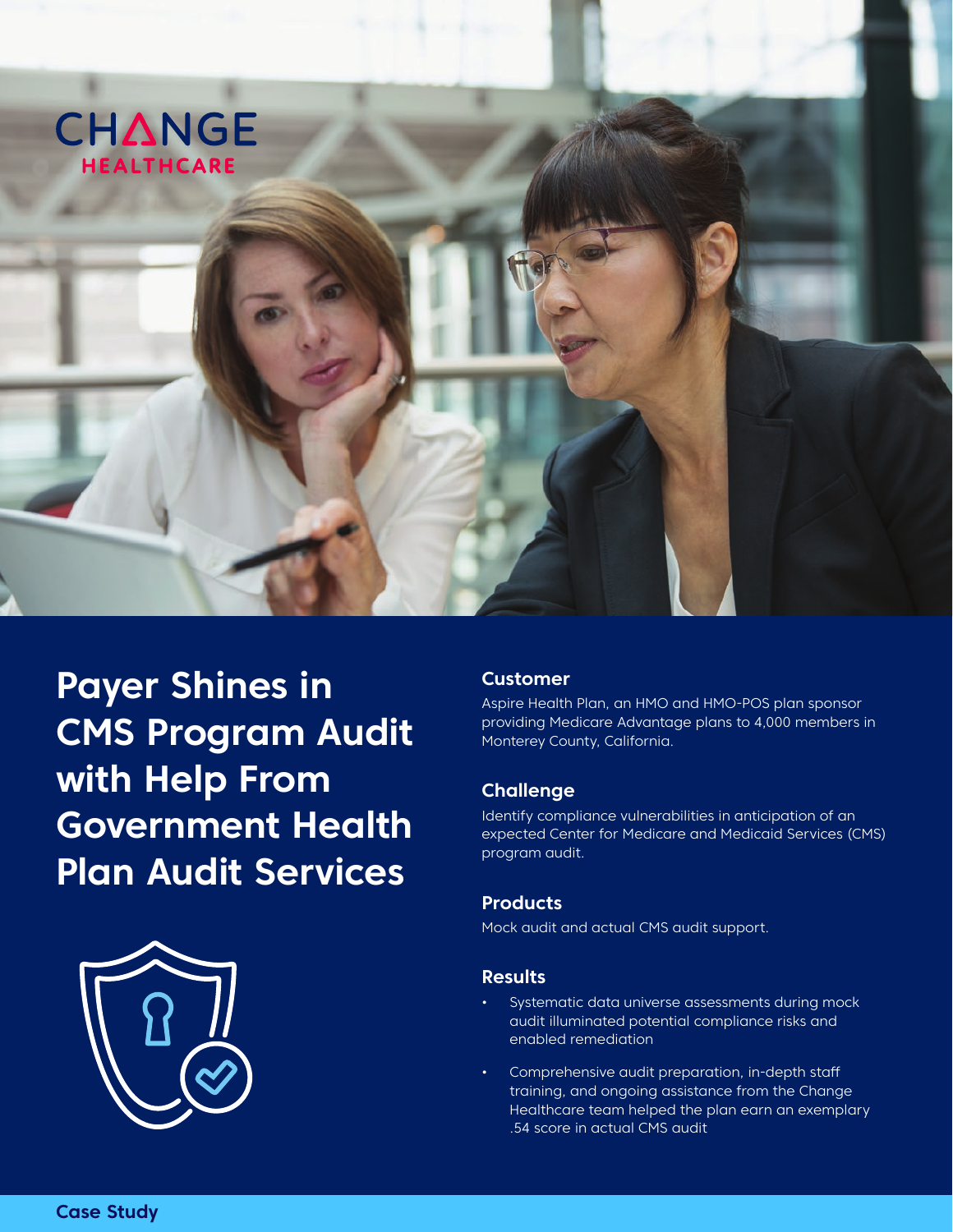**"Having Change Healthcare come in and provide an independent voice was a great experience for many reasons. Of course, the end result – getting through a CMS audit in the same year with the score we achieved – I think that really reflects what Change Healthcare was able to help us accomplish."** 

Melissa Hall, Director of Compliance, Aspire Health Plan

# **The Customer:**

In 2013, Community Hospital of the Monterey Peninsula in Monterey, California, formed a new managed care company, Aspire Health Plan, to provide Medicare Advantage plans to seniors in Monterey County.

Although the county is a major retirement destination, no Medicare Advantage plans were available to the approximately 40,000 county residents aged 65 or older prior to the creation of Aspire. The plan today markets itself as "built by local doctors and hospitals" and highlights its close ties to communities across the county.

# **The Challenge: Prepare for a CMS Program Audit and Assess Compliance Capabilities Following a Plan Reorganization**

Aspire had reached a crossroads by early 2018. The plan – then its fifth year of operation – was continuing to grow and Medicare Advantage enrollment now exceeded 3,200 members.



But because CMS policy is to audit every Medicare Advantage and Part D plan sponsor approximately every three years, Aspire's leadership realized a performance audit was likely imminent.

"We had been keeping our eye out for it, so after four years, we knew our time would be coming soon," said Melissa Hall, compliance director for Aspire.

The plan had not been the subject of any direct enrollee complaints nor had it received negative comments from CMS, but Hall acknowledged the prospect of an audit was still unnerving, given the consequences of non-compliance. These can range from civil monetary penalties to enrollment and marketing suspension and even plan closure. There was also the not-insignificant risk of serious damage to the young Aspire brand in the event of an adverse audit outcome.

"It's something you are concerned about and even agonize over," she said. "I think every plan experiences that to some degree."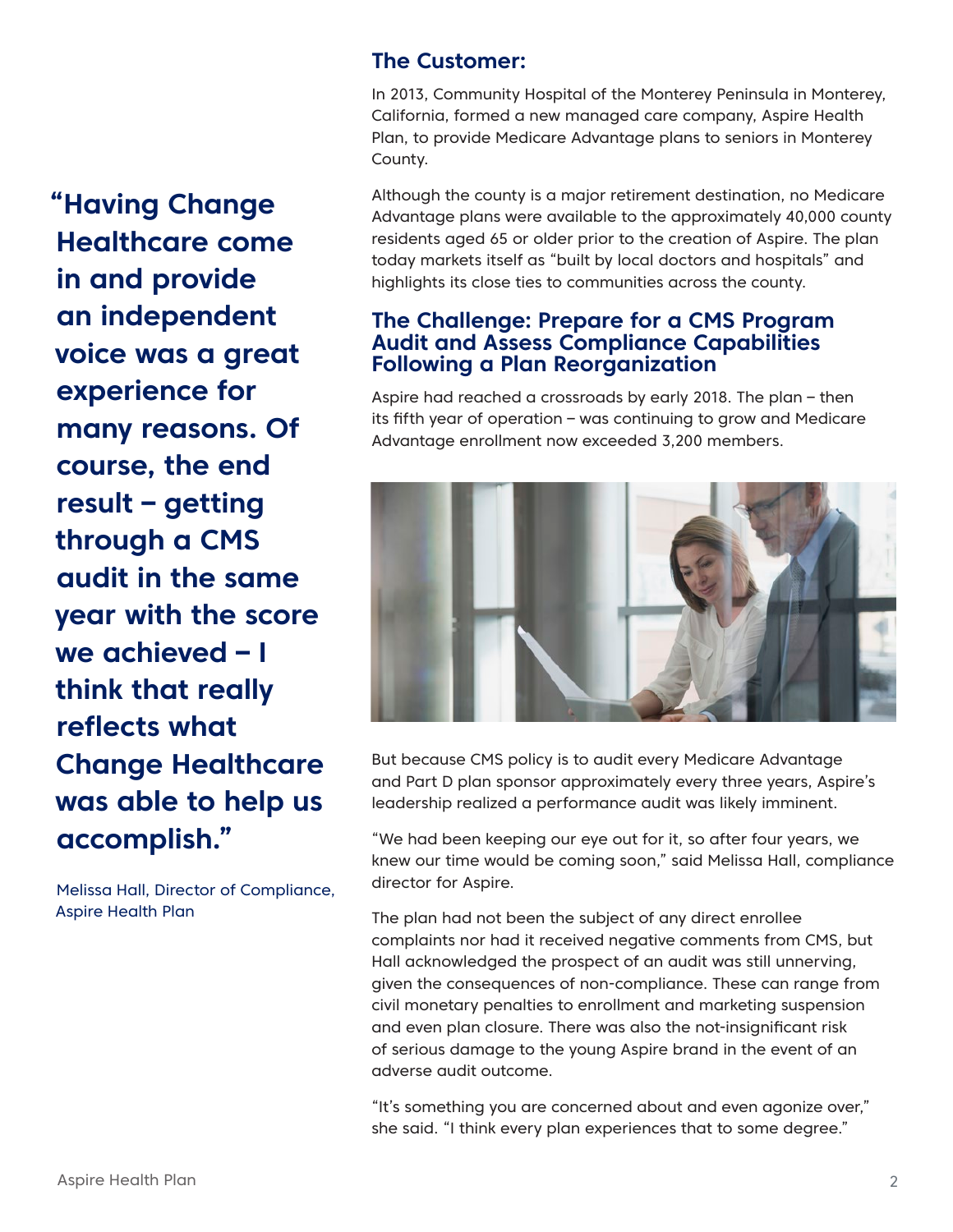#### **Stress-testing the platform**

Uncertainty about the potential impact of an audit was heightened by the fact that the plan had recently undergone a major reorganization. As a delegated model, Aspire was compelled to change BPO claim administrators after the incumbent vendor announced it was exiting the business. As part of the transition, several key functions which were previously outsourced were brought in-house.

"We had gone through a lot of changes, so we wanted to really test our systems to ensure we had a stable operating platform and were adjudicating properly," Hall said.

To accomplish this, Aspire sought out a partner that could conduct a mock CMS audit. Ideally, Hall said, the audit would help identify potential problem areas while also giving the plan's small compliance staff a better handle on what to expect when an actual CMS audit occurred.

Aspire selected the Change Healthcare Government Programs Consulting team for several reasons. The pricing was competitive and a relationship already existed between the parties; Change Healthcare had earlier assisted with the BPO transition and that engagement had gone well. Most importantly, Hall said, one of the Change Healthcare's consultants was a former CMS auditor Hall had encountered when she'd been employed with another health plan.

"I knew she was tough, I knew she knew her stuff, but I had no idea she'd gone over to the consulting side," Hall said. "So I thought what better way to test how we're doing than by pulling in one of the founding principals of the CMS audit protocol?"

## **The Solution: Mock Audit Coupled with Comprehensive, Hands-On Consulting**

Aspire initially met with the Change Healthcare team to define the scope of the engagement and to ensure the mock audit would be tailored to the realities of a smaller plan. The process would focus on a wide range of areas, including Medicare Part D prescription drug performance and the full spectrum of Medicare Part C services. It would also include an in-depth assessment of Aspire's internal compliance plan.

In conducting mock audits, Change Healthcare's Government Programs consultants rely on a proprietary automated audit tool that can analyze relevant data universes within a matter of minutes to flag issues or cases that are at risk for noncompliance with CMS regulations. The tool's detailed validation rules enable deep-dive assessments of universe data ranging from claims to pre-service authorization requests to payment accuracy.

"The tool was highly reliable and gave us the exact target areas we needed to focus on ahead of an actual CMS audit," Hall said. She added it would have been virtually impossible for Aspire to duplicate in a timely fashion the robust and systematic reviews the Change Healthcare tool was able to provide.

#### **Wearing two hats**

In addition to the universe assessments, Change Healthcare's consultants conducted a careful evaluation of call center phone logs to help Aspire determine whether problems existed in the area of grievance response. The team also provided important insight and recommendations surrounding Aspire's compliance policies and procedures.

"One of the things this has taught me is that I will always have my compliance validated by an independent entity," Hall said. "You really need an outsider's fresh perspective and for that aspect alone, bringing in Change Healthcare was invaluable."

Throughout the audit process, Hall said, Change Healthcare's Consulting personnel worked to balance their dual roles of virtual CMS auditors and auditpreparation trainers.

"They were very collaborative, there was no pressure, and they were very flexible with our schedules," Hall said. "And they always made a point to explain to my team, particularly those without a lot of Medicare experience, what they were focusing on and why in order to help our people be better prepared for when the real thing arrived."

Equipped with the initial outcome information generated from the mock audit, Aspire was able to move quickly to address the most significant areas of concern while establishing action plans for secondary issues.